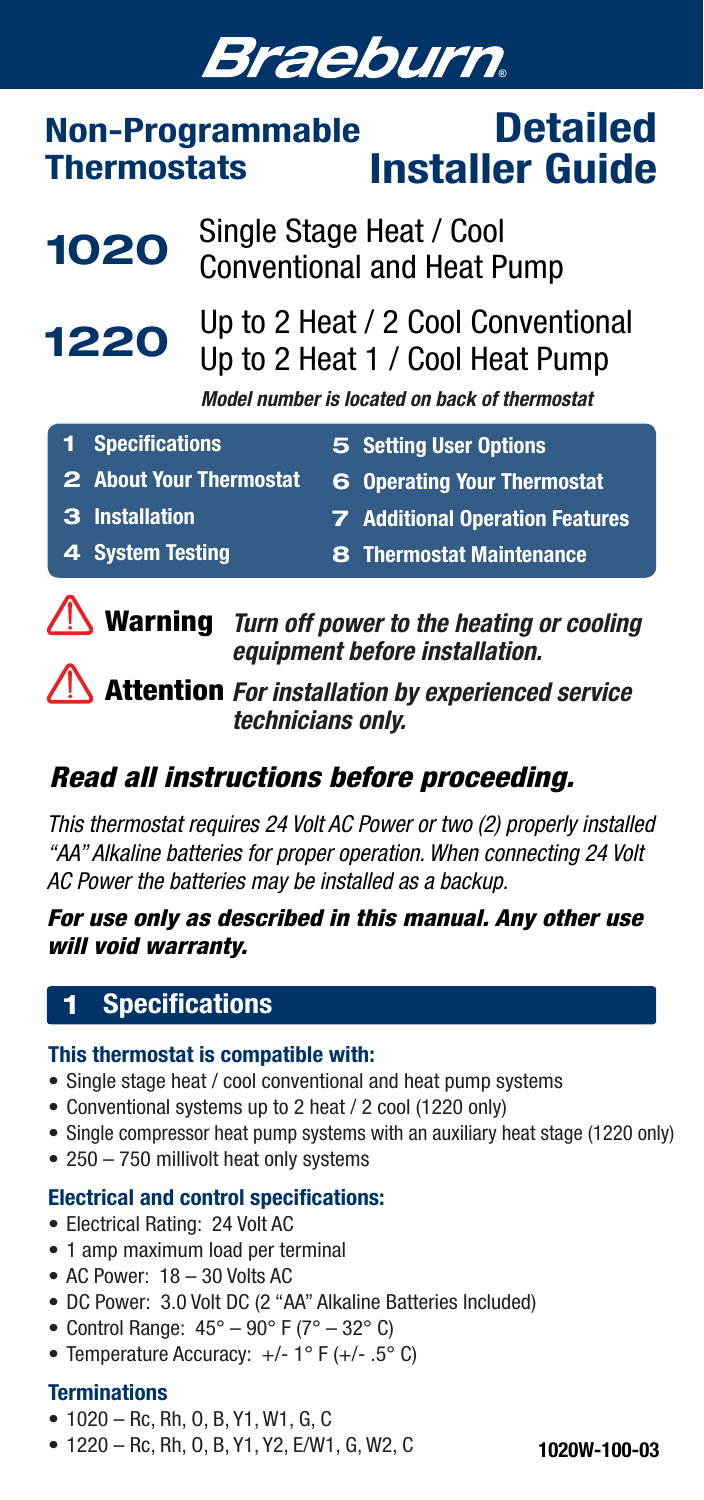# 2 About Your Thermostat

|                         |       | <b>INSTRUCTIONS</b>  |                                               | 5                            |
|-------------------------|-------|----------------------|-----------------------------------------------|------------------------------|
|                         |       | Braeburn             |                                               |                              |
|                         |       |                      | $\frac{1}{\sqrt[3]{6}}$                       | 6                            |
| $\overline{\mathbf{2}}$ | RESET |                      | HEAT ON                                       | $\overline{\mathbf{z}}$<br>8 |
| $\overline{\mathbf{3}}$ |       | <b>OFF</b><br>SYSTEM | $rac{\mathsf{SET}}{\mathsf{AT}}$<br>ίG<br>FAN | $\overline{9}$               |
| 4                       |       | COOL OFF HEAT        | AUTO<br>$\overset{\text{ON}}{=}$              | 10                           |
|                         |       |                      |                                               |                              |

| -1 |                                                | <b>Room TemperatureDisplays the current room temperature</b>                                  |
|----|------------------------------------------------|-----------------------------------------------------------------------------------------------|
|    |                                                | <b>2 Reset Button</b> Resets thermostat back to factory defaults                              |
|    |                                                | <b>3</b> Low Battery Indicator  Indicates when the batteries need to<br>be replaced           |
| 4  | <b>System Switch</b> Selects system preference |                                                                                               |
| 5. | <b>Quick Reference</b>                         |                                                                                               |
|    |                                                | <b>Instructions</b> Stored in slot at top of thermostat                                       |
|    |                                                |                                                                                               |
|    |                                                | <b>Example:</b> System Status IndicatorDisplays information about the status of<br>the system |
|    |                                                | 8 Arrow Buttons Used to increase or decrease settings                                         |
|    |                                                | <b>9</b> Set Temperature Displays the current set point temperature                           |
|    |                                                | <b>10</b> Fan SwitchSelects the system fan mode                                               |
|    |                                                | <b>Battery Compartment</b> Located in the back of the thermostat                              |

# 3 Installation

# Warning *Disconnect power before beginning installation.*

## Thermostat Location

Install the thermostat approximately 5 feet (1.5m) above the floor in an area that has a good amount of air circulation and maintains an average room temperature.

Avoid installation in locations where the thermostat can be affected by drafts, dead air spots, hot or cold air ducts, sunlight, appliances, concealed pipes, chimneys and outside walls.

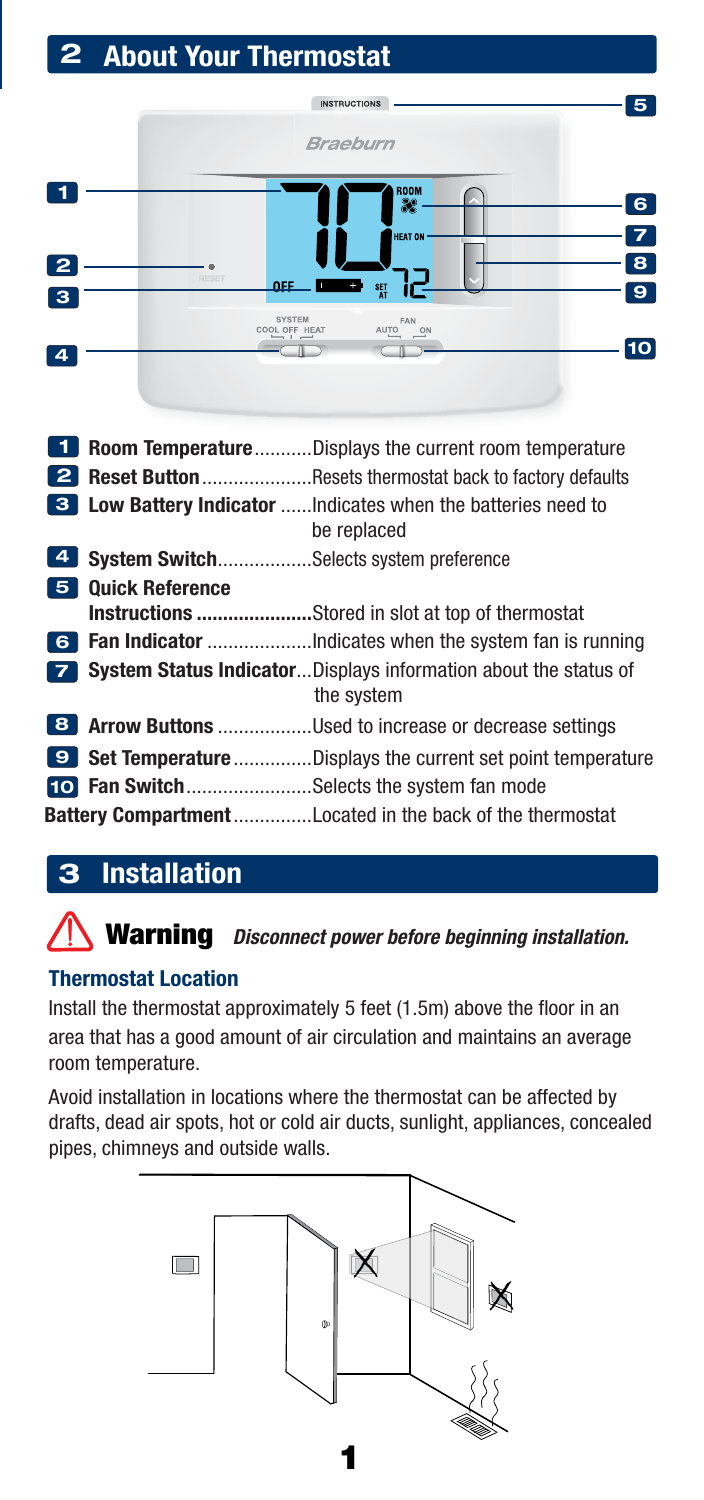#### Install your new Braeburn thermostat in 5 basic steps:

- 1 Install the Sub-Base
- 2 Provide Power
- 3 Connect Your Wires
- 4 Set Installer Switches
- 5 Attach Thermostat to Sub-Base

#### Install the Sub-Base: 1

- Remove the sub-base from the body of the thermostat.
- Mount the sub-base as shown below:



*NOTE: After sub-base installation, you may insert the quick reference card into the slot on the top of the base.*

#### Provide Power 2



24VAC Power Terminal (C)

- For 24 Volt AC power, you must connect the common side of the trans- former to the C terminal on the thermostat sub-base.
- For primary or back-up power, insert the 2 supplied "AA" type alkaline batteries into the battery compartment located in the rear housing of the thermostat. Make sure to position the Positive  $(+)$  and Negative  $(-)$  sides of the batteries correctly with the +/- symbols in the battery compartment.

2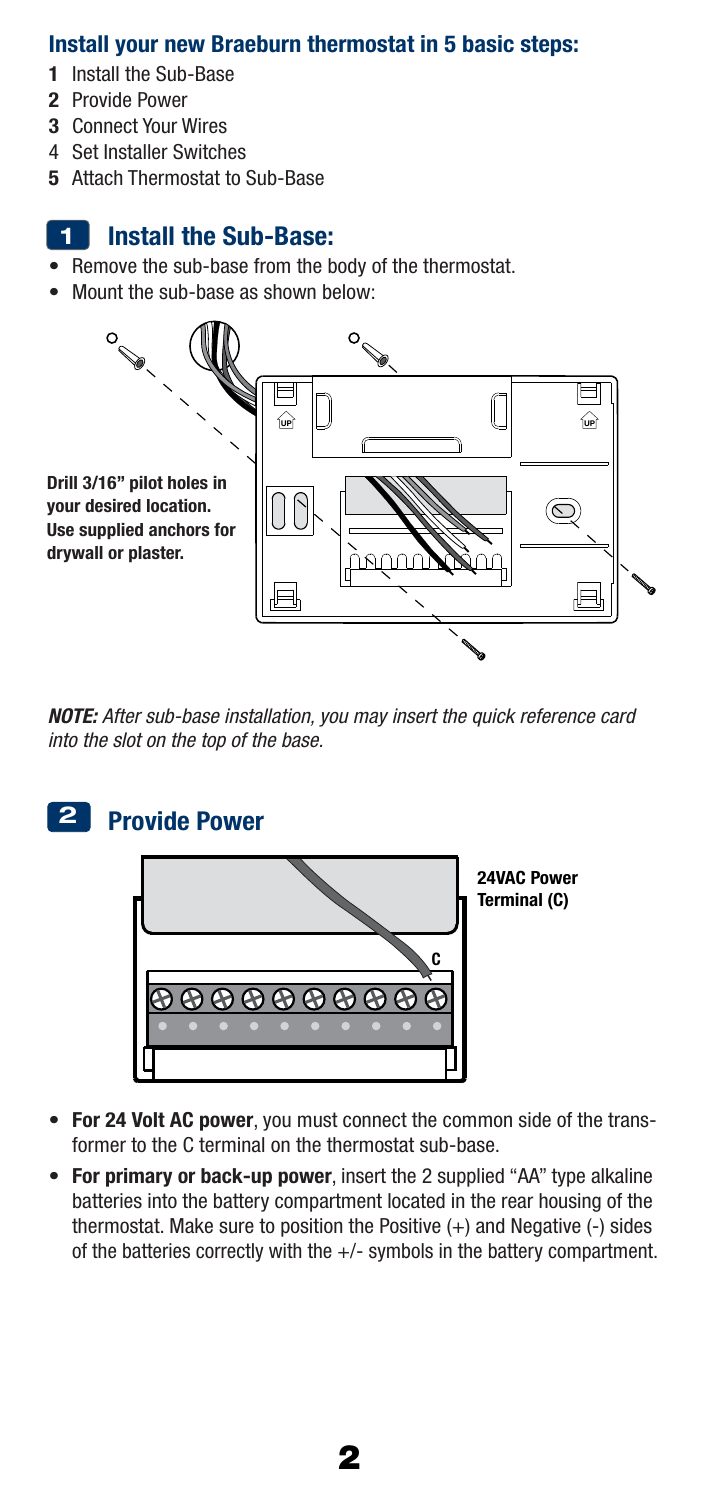# 3 Connect Your Wires

## Wiring Terminations

| <b>Terminal</b> | <b>Function</b> | <b>Description</b>                                                             |  |
|-----------------|-----------------|--------------------------------------------------------------------------------|--|
| <b>Rc</b>       | Input           | 24 Volt AC Cooling Transformer<br>(Dual Transformer Systems Only)              |  |
| <b>Rh</b>       | Input           | Power Connection (24 Volt AC Heating<br>Transformer or Millivolt Power Source) |  |
| U               | Output          | Reversing Valve (Cool Active)                                                  |  |
| B               | Output          | Reversing Valve (Heat Active)                                                  |  |
| Y1              | Output          | <b>Compressor Relay</b>                                                        |  |
| G               | Output          | Fan Control                                                                    |  |
| W1              | Output          | <b>Conventional Heat Relay</b>                                                 |  |
| C               | Input           | 24 Volt AC Transformer Common                                                  |  |

## Additional Terminations (1220 only)

| <b>Terminal</b> | <b>Function</b> | <b>Description</b>                                           |
|-----------------|-----------------|--------------------------------------------------------------|
| W1/E            | Output          | (W1) 1st Stage Conventional Heat<br>(E) Emergency Heat Relay |
| Y2              | Output          | 2nd Stage Conventional Cooling Compressor                    |
| W <sub>2</sub>  | Output          | 2nd Stage Heat / Auxiliary Heat                              |

## *Conventional Systems*

## *Typical Wiring Configurations*

*NOTE: The "Installer Switch" option will be configured in the next step.*

## Heat Only or Millivolt

*Set Installer Switch to CONV*

|   | <b>Rh</b>   Power Connection                    |
|---|-------------------------------------------------|
| W | Heat Relay (appears as W1/E on 1220)            |
|   | <b>G</b>   Fan Relay <b>[note 4]</b>            |
|   | <b>C</b> 24 Volt AC Transformer Common [note 1] |

#### 1 HEAT / 1 COOL Single or Dual Transformer *Set Installer Switch to CONV*

| Rh                      | 24 Volt AC Power (heating transformer) [note 2] |
|-------------------------|-------------------------------------------------|
| <b>Rc</b>               | 24 Volt AC Power (cooling transformer) [note 2] |
| W <sub>1</sub>          | Heat Relay (appears as W1/E on 1220)            |
| <b>Y1</b>               | <b>Compressor Relay</b>                         |
| G                       | Fan Relay                                       |
| $\overline{\mathbf{c}}$ | 24 Volt AC Transformer Common [note 1, 3]       |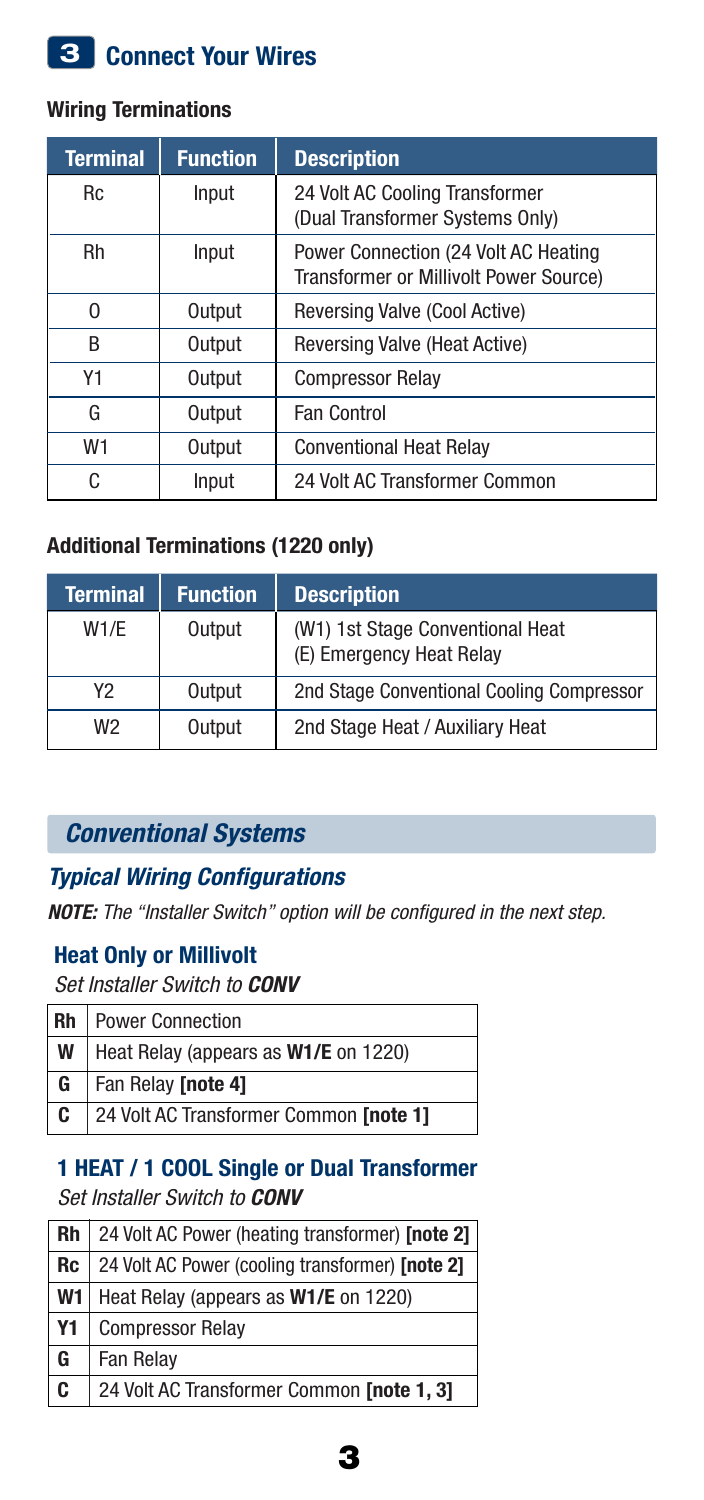*Conventional Systems (cont.)*

## 2 HEAT / 2 COOL Single or Dual Transformer (1220 Only) *Set System Type to CONV*

| Rh             | 24 Volt AC Power (heating transformer) [note 2] |
|----------------|-------------------------------------------------|
| Rc             | 24 Volt AC Power (cooling transformer) [note 2] |
| W1             | Heat Relay Stage 1                              |
| W <sub>2</sub> | <b>Heat Relay Stage 2</b>                       |
| Υ1             | <b>Compressor Relay Stage 1</b>                 |
| Υ2             | Compressor Relay Stage 2 [note 4]               |
| G              | Fan Relay                                       |
| c              | 24 Volt AC Transformer Common [note 1, 3]       |
|                |                                                 |

## NOTES - Conventional Systems

- [1] If batteries are installed the 24 Volt AC common connection is optional
- [2] Remove factory installed jumper for dual transformer systems
- [3] In dual transformer systems, transformer common must come from cooling transformer
- [4] If needed for system.

*Provide disconnect and overload protection as required.*

## *Heat Pump Systems*

## *Typical Wiring Configurations*

*NOTE: The "Installer Switch" option will be configured in the next step.*

## 1 HEAT / 1 COOL - No Auxiliary Heat

*Set Installer Switch to HP*

| Rh        | 24 Volt AC Power                          |  |  |
|-----------|-------------------------------------------|--|--|
| Rc        | Connected to Rh with supplied Jumper Wire |  |  |
| 0 or B    | Changeover Valve [note 2]                 |  |  |
| <b>Y1</b> | <b>Compressor Relay</b>                   |  |  |
| G         | Fan Relay                                 |  |  |
| Ć         | 24 Volt AC Transformer Common [note 1]    |  |  |

## 2 HEAT / 1 COOL - Including Auxiliary Heat (1220 only) *Set Installer Switch to HP*

| Rh             | 24 Volt AC Power                                  |
|----------------|---------------------------------------------------|
| Rc             | Connected to Rh with supplied Jumper Wire         |
| 0 or B         | Changeover Valve [note 2]                         |
| Υ1             | Compressor Relay (1st stage heating/cooling)      |
| W <sub>2</sub> | Auxiliary Heat Relay (2nd stage heating) [note 3] |
| Е              | Emergency Heat Relay [note 3]                     |
| G              | Fan Relay                                         |
| C              | 24 Volt AC Transformer Common [note1]             |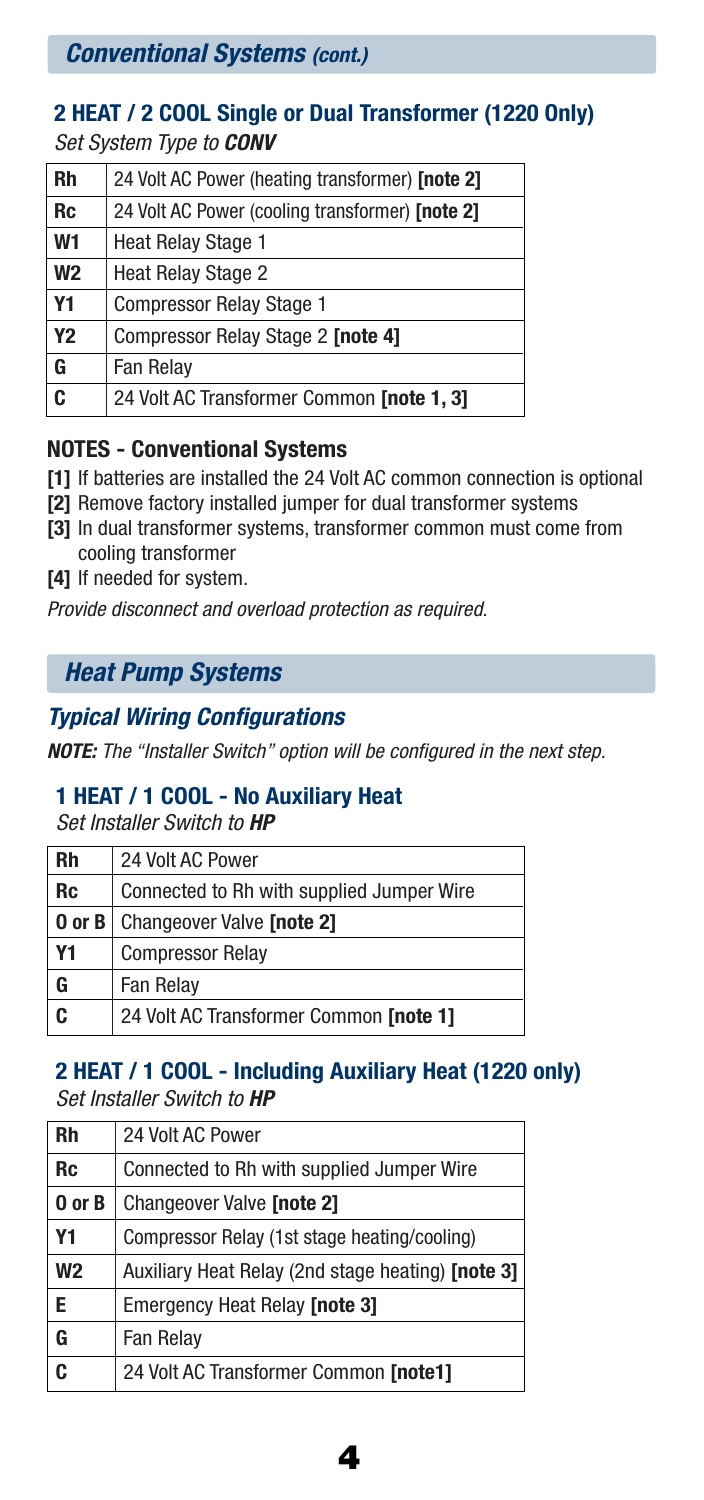## *Heat Pump Systems (cont.)*

## NOTES - Heat Pump Systems

- [1] If batteries are installed the 24 Volt AC common connection is optional.
- [2] Select **O** for cool active or **B** for heat active.
- [3] Install a field supplied jumper between the W2 and E terminals if there is no separate emergency heat relay installed.

*Provide disconnect and overload protection as required.*

# 4 Set Installer Switches

| <b>Switch</b> | <b>Factory</b><br><b>Default</b> | <b>Setting</b><br><b>Options</b> | <b>Comments</b>                         |
|---------------|----------------------------------|----------------------------------|-----------------------------------------|
| CONV / HP     | CONV                             | CONV                             | Select for conventional systems         |
|               |                                  | HP                               | Select for heat pump systems            |
| F / C         | F                                | F                                | Select for fahrenheit temperature scale |
|               |                                  | C                                | Select for celsius temperature scale    |
| HE / HG       | HG                               | ΗG                               | Select for gas heat                     |
|               |                                  | <b>HE</b>                        | Select for electric heat                |

*NOTE: Installer switches are located on the back of the thermostat. The reset button must be pressed after making any changes to these switches.*

# 5 Attach Thermostat to Sub-Base

- 1. Line up the thermostat body with the sub-base.
- 2. Carefully push the thermostat body against the sub-base until it snaps into place.
- 3. Insert quick reference card into slot on top of thermostat.

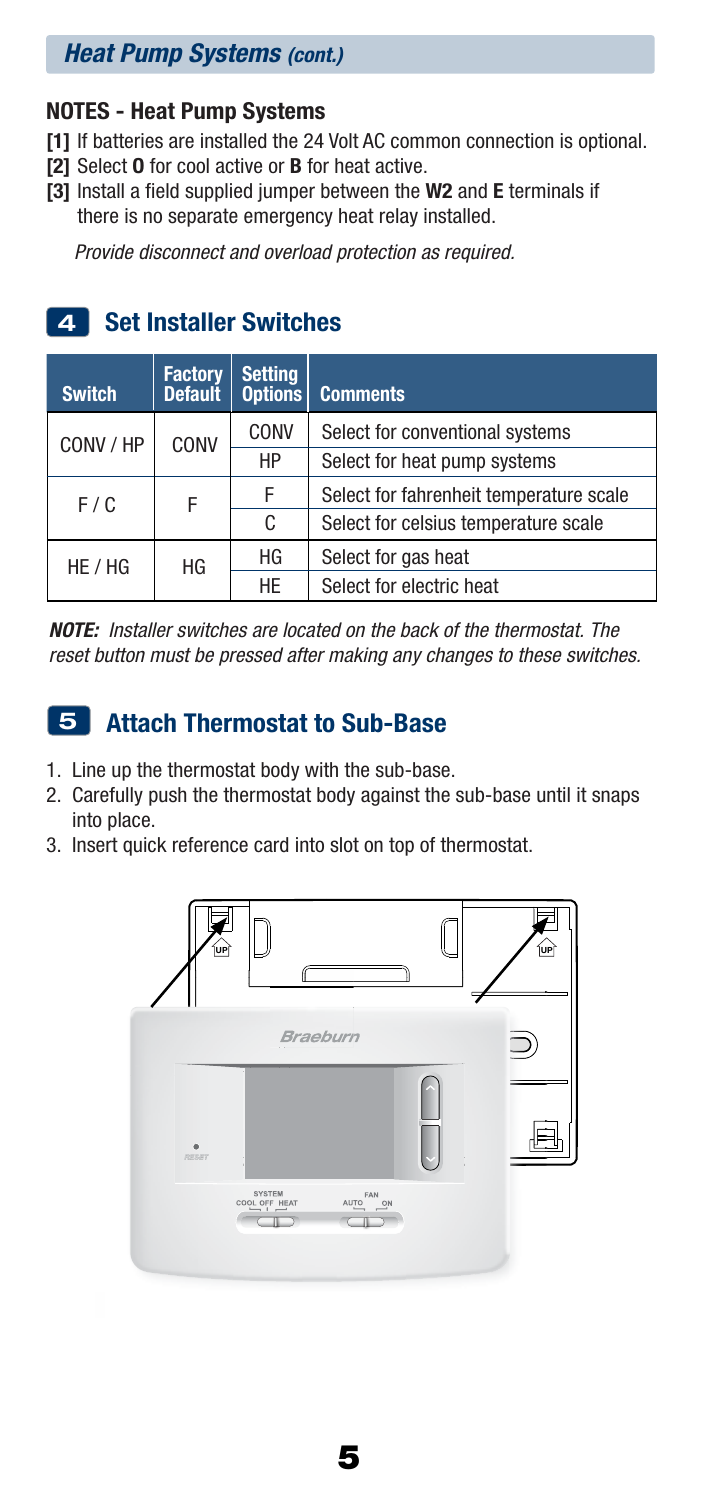## 4 System Testing

# Warning *Read Before Testing*

- Do not short (or jumper) across terminals on the gas valve or at the heating or cooling system control board to test the thermostat installa- tion. This could damage the thermostat and void the warranty.
- Do not select the COOL mode of operation if the outside temperature is below 50º F (10º C). This could possibly damage the controlled cool- ing system and may cause personal injury.
- This thermostat includes an automatic compressor protection feature to avoid potential damage to the compressor from short cycling. When testing the system, make sure to take this delay into account.

*NOTE: The compressor delay can be bypassed by pressing the reset button on the front of the thermostat. All user settings will be returned to factory default.*

- 1 Move the **SYSTEM** switch to HEAT mode.
- 2 Press  $\Lambda$  to raise the set temperature a minimum of 3 degrees above the current room temperature. The system should start within a few seconds. With a gas heating system, the fan may not start right away.
- **3** Move the **SYSTEM** switch to the OFF mode. Allow the heating system to fully shut down.
- 4 Move the **SYSTEM** switch to the COOL mode.
- **5** Press  $\vee$  to lower the set temperature a minimum of 3 degrees below the current room temperature. The system should start within a few seconds (unless compressor short cycle protection is active – See note above).
- 6 Move the SYSTEM switch to the OFF mode. Allow the cooling system to fully shut down.
- 7 Move the FAN switch to the ON mode. The system fan should start within a few seconds.
- 8 Move the FAN switch to the AUTO mode. Allow the system fan to turn off.

## 5 Setting User Options

## Advanced User Options

User options allow you to customize some of your thermostats features. Most users will not need to make any changes to the settings in this section.

To enter the User Options menu, hold down both the  $\Lambda$  and  $V$  buttons for approximately 3 seconds until the screen changes and displays the first User Option.

Press the  $\wedge$  or  $\vee$  button to change the setting for the displayed User Option. After you have made your desired setting, press  $\Lambda$  and  $\vee$  together to advance to the next User Option.

The thermostat will return to normal mode after your last user option is made or after no keys have been pressed for 15 seconds.

6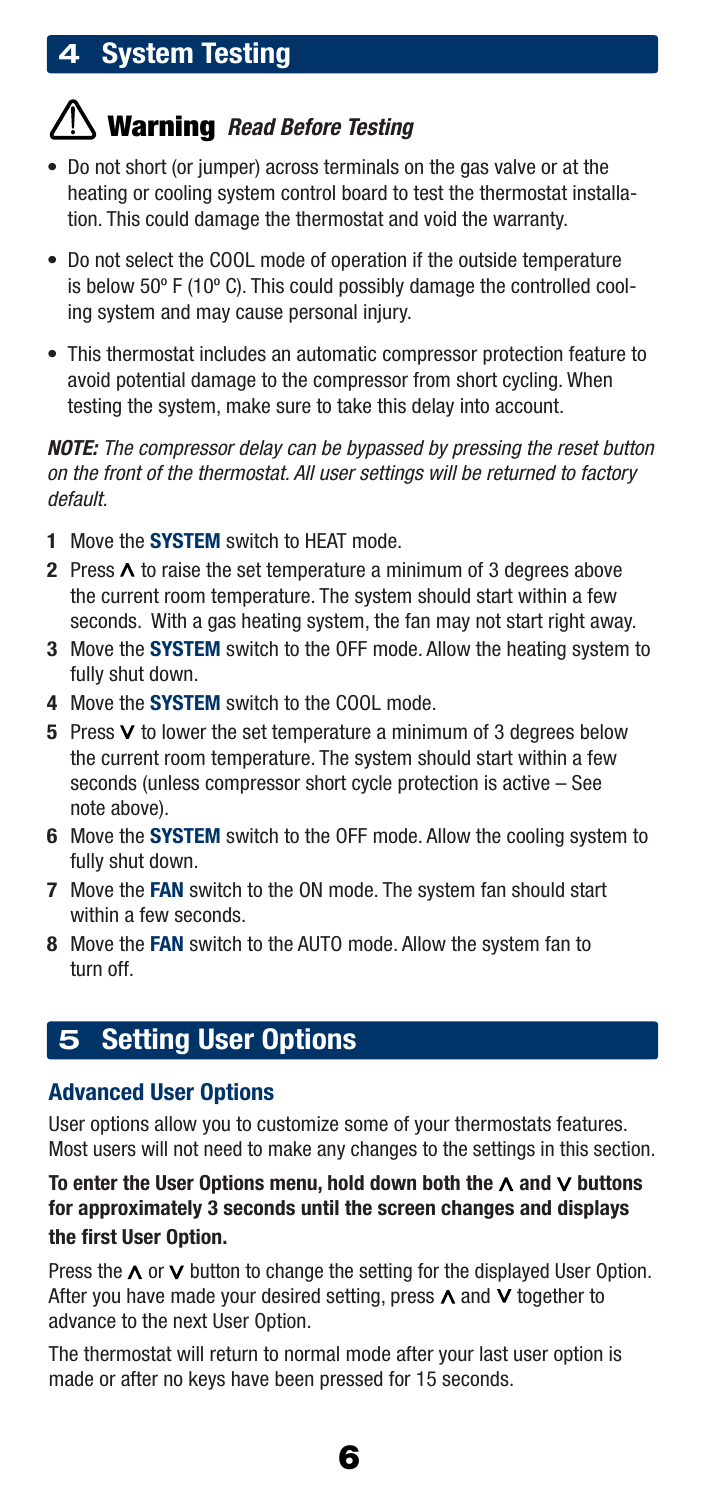## Table of User Options

| No. | <b>User</b><br><b>Options</b>            | <b>Factory</b><br><b>Default</b> | <b>Setting</b><br><b>Options</b>        | <b>Comments</b>                                                                                                                                           |
|-----|------------------------------------------|----------------------------------|-----------------------------------------|-----------------------------------------------------------------------------------------------------------------------------------------------------------|
|     | 1st stage<br>differential                | 85                               | 0.5.10<br>$0.5$ ap                      | Select a 1st stage temperature<br>differential of $.5^{\circ}$ , 1° or $2^{\circ}$ F (.2°, .5°<br>or $1^{\circ}$ C)                                       |
| 2   | 2nd stage<br>differential<br>(1220 Only) | 20.                              | 1.0.2.0.<br>3.0, 4.0,<br>$5.0$ or $6.0$ | Select a 2nd stage temperature<br>differential of 1°, 2°, 3°, 4°, 5° or 6°F<br>$(.5\degree, 1\degree, 1.5\degree, 2\degree, 2.5\degree$ or 3 $\degree$ C) |

## *Detailed Explanation of User Options:*  Temperature Differential

#### *(User Option 1 and 2)*

The differential setting is the temperature control range that your thermostat will provide. The smaller the setting, the tighter your range of temperature control and comfort will be. The 2nd stage differential is only for systems with a second stage of heating (auxiliary heat).

## 6 Operating Your Thermostat

## Setting the System Control Mode

The System Control has several modes of operation that can be selected by moving the SYSTEM switch to the appropriate position.

- **COOL** Only your cooling system will operate
- **OFF** Heating and cooling systems are off.
- **HEAT** Only your heating system will operate.

#### Additional Switch Position (Model 1220 Only):

**EMER** Operates a backup heat source (Emergency Heat) for heat pump systems only.

*NOTE: If your model 1220 was configured for a conventional system (CONV) then you will not have the EMER (emergency heat) option and "NO EMER SET" will flash in the display if EMER is selected with the system switch.*

## Setting the Fan Control Mode

*The Fan Control has 2 modes of operation – AUTO and ON. The mode can be selected by moving the FAN switch to the appropriate position.*

- **AUTO** The system fan will run only when your heating or cooling system is running.
- ON The system fan stays on.







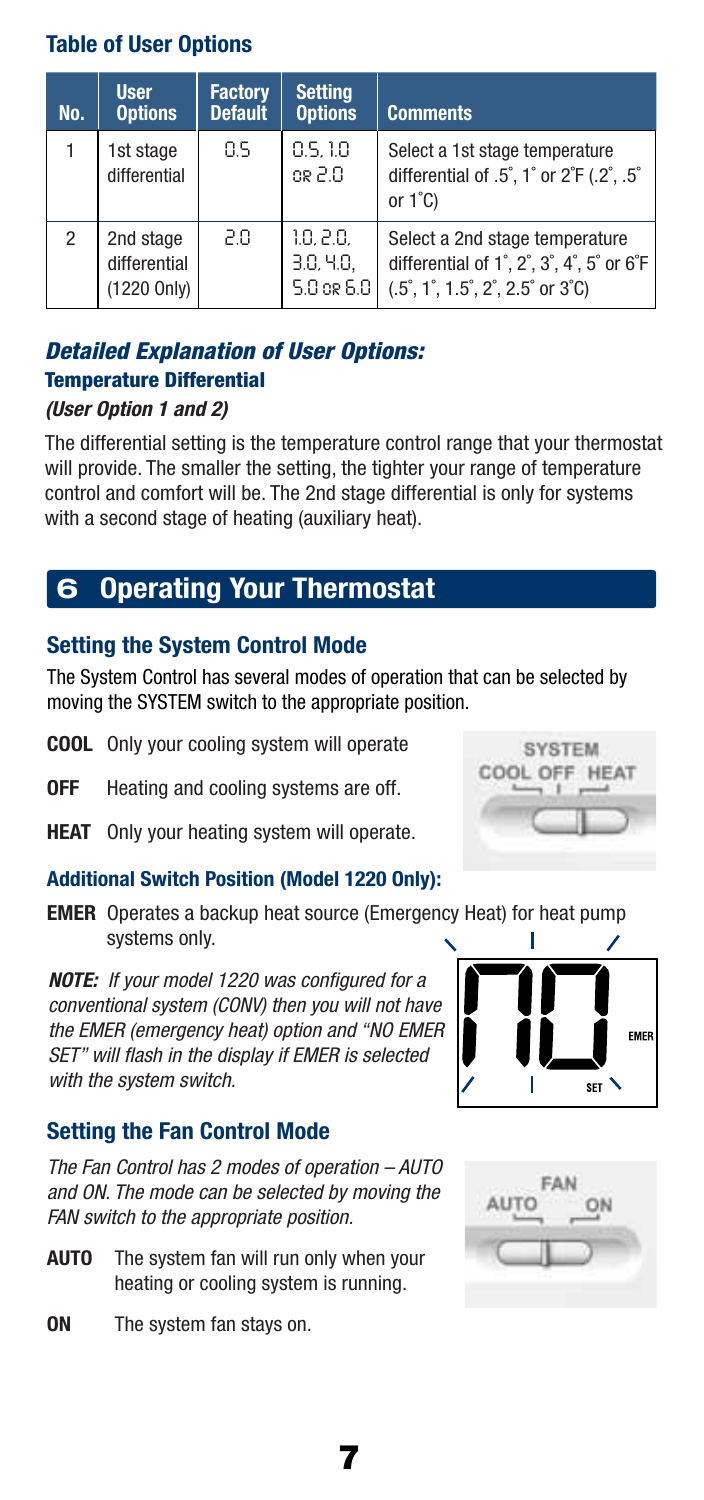## Temperature Adjustment

Press the  $\wedge$  or  $\vee$  button to adjust the current set point temperature.

### Status Indicators

Status indicators appear in the display to let you know if your system is heating, cooling or off.

- **HEAT ON** Indicates your heating system is running.
- COOL ON Indicates your cooling system is running.

#### Additional Status Indicators (Model 1220 Only):

- AUX Indicates that the auxiliary stage of heating is running (Multi-Stage Systems only).
- **EMER** Indicates that the emergency heating system is running (Heat Pump Systems only).

## Resetting the Thermostat

This thermostat provides you with a reset button that will erase all of your user settings.

To reset the thermostat, use a small object such as a tooth pick or paperclip and gently press the button located inside the small hole on the front of the thermostat housing labeled "reset".

## **Additional Operation Features**

#### Compressor Protection

This thermostat includes an automatic compressor protection delay to avoid potential damage to your system from short cycling. This feature activates a short delay after turning off the system compressor.

## 8 Thermostat Maintenance

#### Changing the Batteries

Depending on your particular installation, this thermostat may be equipped with two (2) "AA" type alkaline batteries.

If batteries are installed and they become low, a low battery indicator will appear in the display. You should change your batteries immediately when you see the low battery signal by following these instructions.